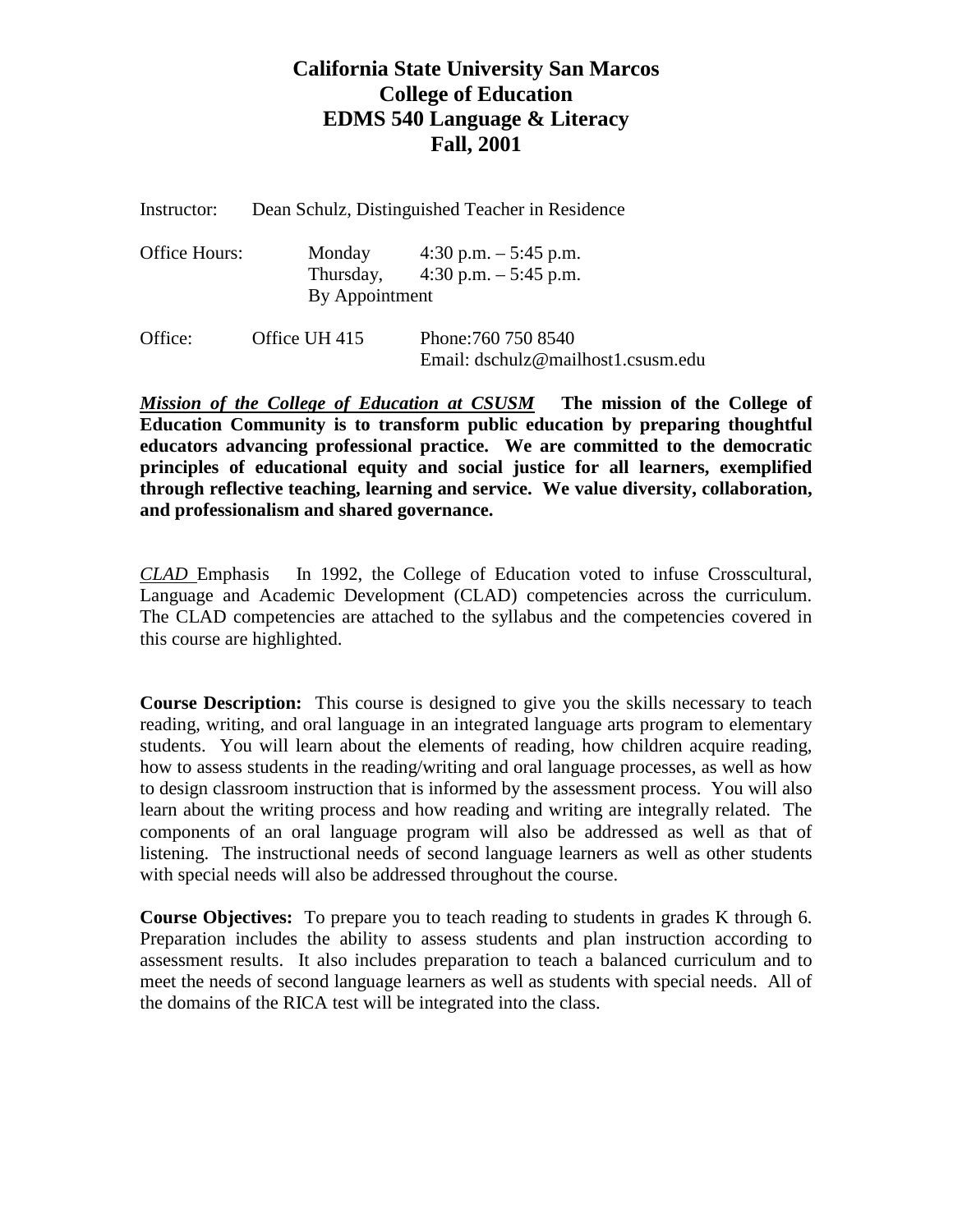### **Required Texts:**

Cunningham, P. *Phonics They Use.* Harper Collins Johns, J. *Basic Reading Inventory.* Kendall/Hunt Tompkins, G.E. *Literacy for the 21st Century: A Balanced Approach* Prentice Hall Fountas, I.C. and Pinnell G.S. *Guided Reading:Good first teaching for all*  Heineman Cary, S. *Second language learners* Steinhouse \* Keene, E. Mosaic of Thought Heinemann

### **Recommended Texts:**

Wagstaff, J. *Phonics that Work* Scholastic Cunningham, P. *Month-by-Month Phonics for first grade* Harvey, S., Goudvis, Anne, *Strategies that Work.* Steinhouse Fountas, I.C. and Pinnell G. S. *Word Matters* Heinemann Avery, C. …and *with a light touch* Heinemann

*Attendance Policy: The attendance policy of the College of Education :* **Due to the dynamic and interactive nature of this Language and Literacy course, all students are expected to attend all classes and participate actively. At a minimum, students must attend more than 80% of class time, and she/he may not receive a passing grade for the course at the discretion of the instructor. If you miss two class sessions or are late (or leave early) more than three sessions, you cannot receive a grade of "A". If you miss three class sessions, your highest possible grade is a "C+". Should you have extenuating circumstances, contact the instructor as soon as possible.**

**Grading Policy:** You must maintain a B average, with all grades at a C+ or better, in your teacher education courses at CSUSM to be recommended by this university for a teaching credential from the state of California. You must complete all major assignments to pass this course. It is most important to us that you learn all there is to learn in this class. Please communicate with us if you are experiencing any difficulty.

## **Projects:**

**1. Student Assessment:** You will be asked to do an assessment of an individual student. This is a very important assignment because you will be asked to conduct individual assessments of students when you teach. Please select a student who is experiencing difficulties with reading. A detailed explanation of this assignment will be passed out in class. **(30 pts.)**

**2. Reading and Writing Strategy lessons** Each of you individually will present one lesson (no longer than 15 minutes please) on a reading or writing **strategy**. Write a one to two page lesson plan and bring enough copies for the cohort on the day you demonstrate your lesson. These can be lessons you would teach individually, in a small group or a whole class. They can be mini-lessons, direct instruction, inquiry, or any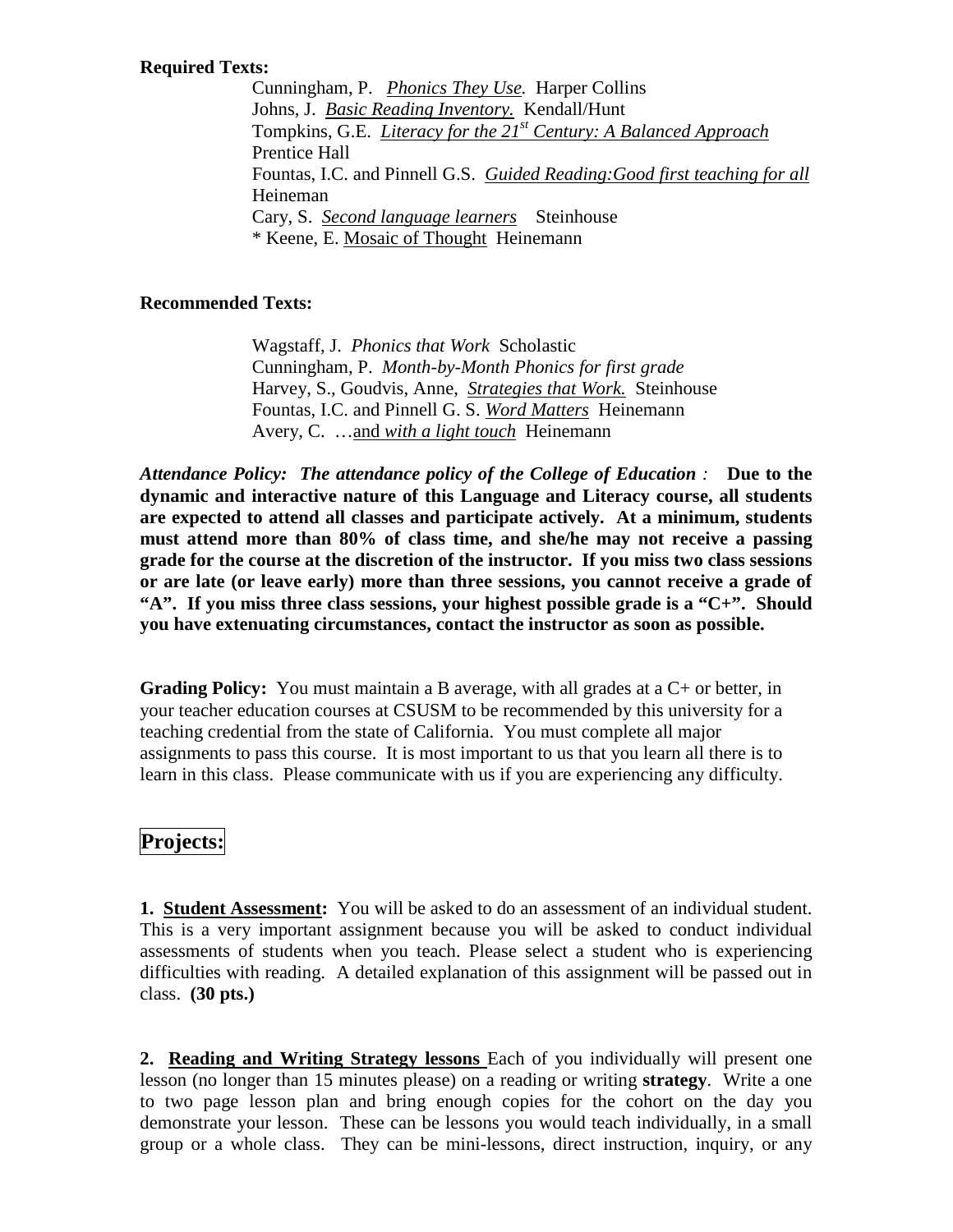format you choose. Make your lesson active, interesting, fun and meaningful. Feel free to use the required literature for this class. Be sure to ask yourself how this lesson is related to real reading and writing. For example if you are doing a lesson on having students clapping out the number of syllables in a word, you must be able to show that this is connected to real reading or writing. Examples of possible strategies are included below **(15 pts.)**

Make predictions while reading Form hypothesis while reading Support the hypotheses you make Monitor how well you are comprehending while you read letter sound associations Monitor your writing to see if it makes sense Edit your writing Form mental pictures while you read Summarize what you read Make inferences Ask questions of yourself while you read Use context clues to figure out words you don't know Sound out a word you don't know Know what to do when you don't know how to spell a word Use commas Write paragraphs Make transitions between paragraphs Begin a piece of writing Choose books you can read Organize information while you read. Relate what you are reading to what you already know Recognize the main idea of a story Identify patterns in a text Use graphic organizers to write **DUE: See Sign-up sheet**

**3. Comprehension Group Project** You will participate in a group project which will cover one of the comprehension strategies explained in the book, Mosaic of Thought written by Ellin Keene. Your group will plan and present a creative method for introducing us to the strategy and then conduct a support activity with the class to reinforce it. Your utilization of children's literature in the presentation is urged. **(15 Points)**

**4. Bibliography of children's books:** This is meant to be the beginning of a reference list for you. Try to read at least 10 children's books, fiction and non-fiction. Write short annotations for each book and include title and author. Include selections for grades  $K - 6$ . Include some selections that address multicultural topics and second language learners. This should be included in your literacy research notebook. **( 10 points)**

**5.** Literacy Research Notebook Begin early to collect all that you learn and do in this class. As the class progresses, arrange what you feel best represents what you know and can do as a future literacy educator. You may include lesson plans, interesting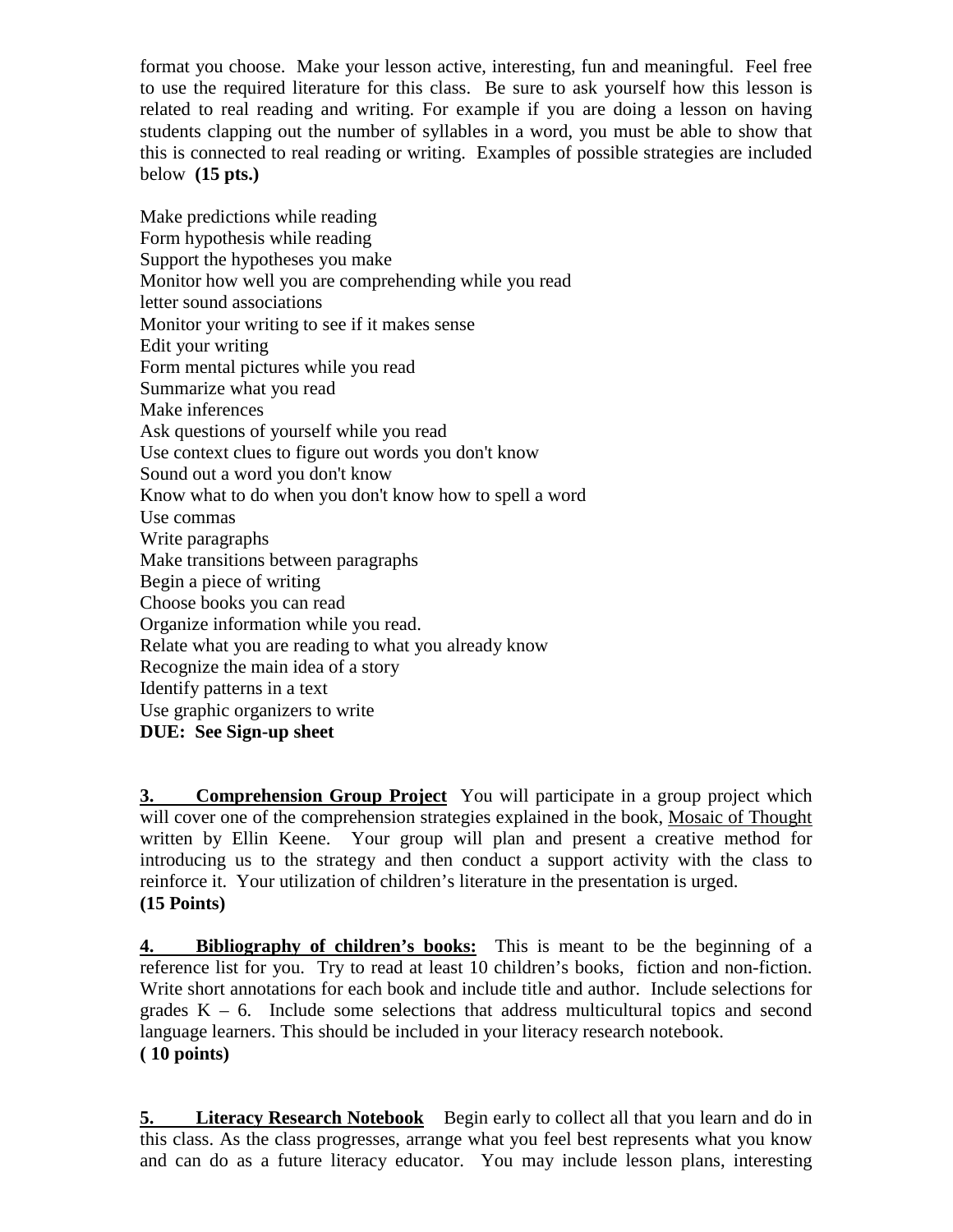literacy information obtained from internet sites, reflections that you write about during your observations, while you learn about phonemic awareness, the use of phonics, comprehension strategies and other concepts crucial to effective literacy instruction. This will help you prepare for the RICA and will serve as a resource for you in the future. We will review your notebook with you during the final week of this course. **(20 points)**

**6. Classroom Observation/Participation:** Since it is essential that you begin to acclimate yourself to a life in an elementary classroom, you will be attending and documenting your observations of literacy blocks in real live classrooms. Your requirement is to complete five formal observations which focus on key lessons and activities which pertain to literacy. We will discuss the specific expectations in class. **(10 Points)**

| <b>Student Assessments</b>                  | 30 Points  | (Rubric)         |
|---------------------------------------------|------------|------------------|
| Reading Strategy Lesson Plan                | 15 Points  | Cr/Ne            |
| <b>Comprehension Group Project</b>          | 15 Points  | Group Assessment |
| Bibliography of Children's Books            | 10 Points  | (Rubric)         |
| <b>Literacy Notebook</b>                    | 20 Points  | (Rubric)         |
| <b>Classroom Observations/Participation</b> | 10 Points  | Cr/Ne            |
| Total                                       | 100 Points |                  |

# **Daily Class Topics and Readings**

| <b>DATE</b>             | <b>CLASS TOPICS</b>                                                                                                                                                                         | <b>READING</b>                                |  |
|-------------------------|---------------------------------------------------------------------------------------------------------------------------------------------------------------------------------------------|-----------------------------------------------|--|
| August $23rd$           | Introductions, Review Syllabus,<br>Let's Get to Know Each Other<br>$\bullet$<br>Principals of an Effective Teacher of Reading<br>٠<br>Review Case Study Assignment (in detail)<br>$\bullet$ | <b>Tompkins</b> ; Ch. 1<br>Fount & Pin. Ch. 1 |  |
|                         | Review Lesson Plan Presentation and sign-up<br>$\bullet$                                                                                                                                    |                                               |  |
| August 30 <sup>th</sup> | <b>Literacy Assessment</b>                                                                                                                                                                  | <b>Tompkins</b> ; Ch. 3                       |  |
|                         | • Running Records                                                                                                                                                                           | <b>Keene</b> ; Ch. $1&&2$                     |  |
|                         | Review General Overview (Case Study) Fount & Pin. Ch. 7<br>$\bullet$                                                                                                                        |                                               |  |
|                         | Review Research Notebook<br>$\bullet$                                                                                                                                                       |                                               |  |
|                         | Introduction to Mosaic of Thought<br>٠                                                                                                                                                      |                                               |  |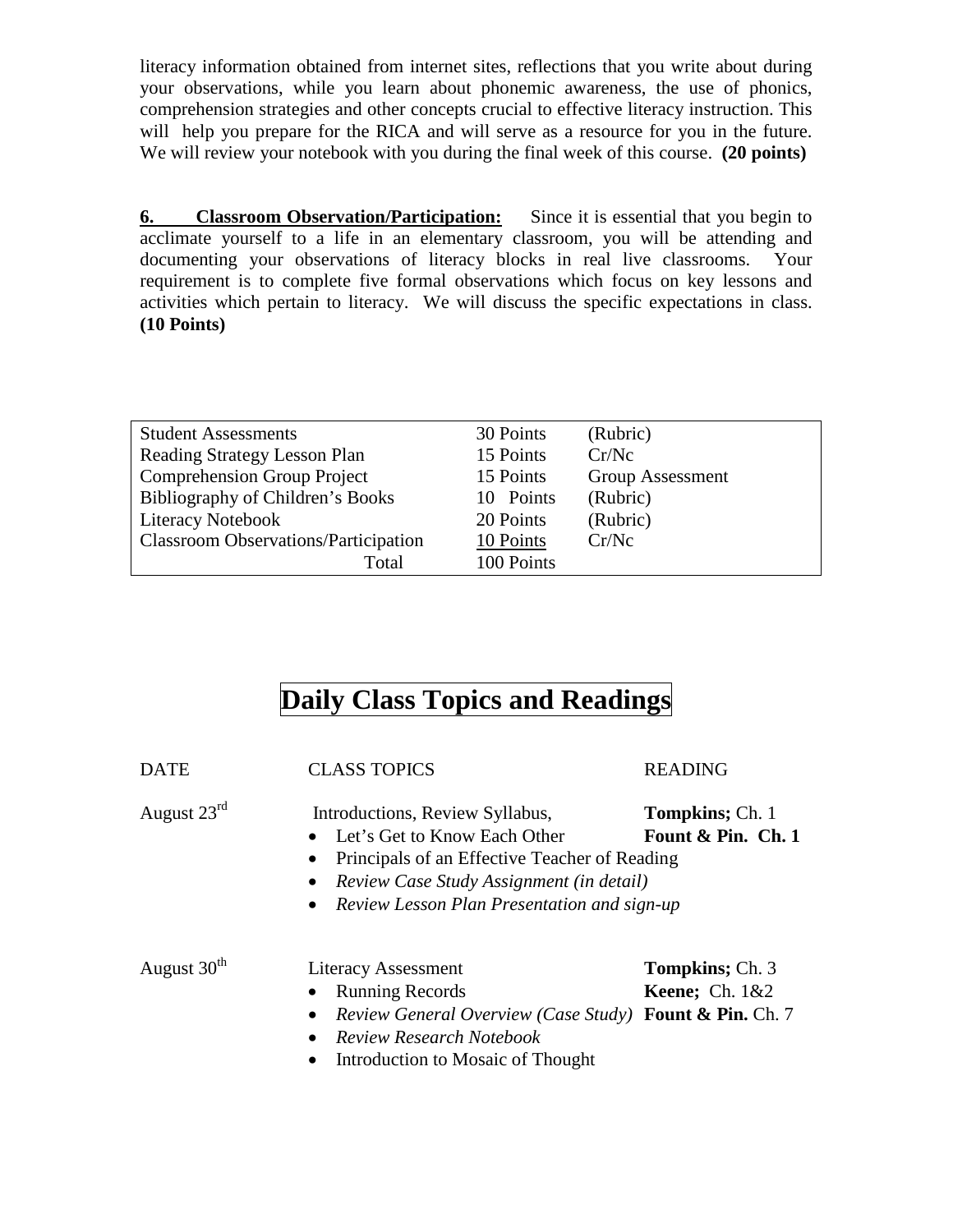| September 6 <sup>th</sup>  | Assessment (Continued)<br>Second Language Literacy Assess.<br>$\bullet$<br><b>Authentic Assessment</b><br>$\bullet$<br>Review John's Assessment materials<br>$\bullet$<br>How to make recommendations<br>$\bullet$ | Fount&Pin. Ch. 6<br>Cary; pg. 101-103<br>Keene; Ch. 3                                 |
|----------------------------|--------------------------------------------------------------------------------------------------------------------------------------------------------------------------------------------------------------------|---------------------------------------------------------------------------------------|
| September $13th$<br>Ch. 2  | <b>Reading and Writing Process</b>                                                                                                                                                                                 | Tompkins;                                                                             |
|                            | The steps of each process<br>Implementing reading logs<br>Discuss the Cueing Systems<br>$\bullet$                                                                                                                  | Cary; pg.76-80<br>Keene; Ch. 4                                                        |
| September 20 <sup>th</sup> | <b>Emergent Readers</b><br><b>Organizing Guided Reading Groups</b><br><b>General Overview (Due)</b>                                                                                                                | Tompkins; Ch.4<br>Cunningham; Ch. 1<br>Keene; Ch. 5<br><b>Fount &amp; Pin.; Ch. 8</b> |
| September $27th$<br>Ch.5   | Breaking the Code                                                                                                                                                                                                  | <b>Tompkins</b>                                                                       |
|                            | Phonemic Awareness,<br><b>Phonics</b><br><b>Spelling</b><br>$\bullet$                                                                                                                                              | <b>Cunningham</b> ; Ch.3<br>Keene: Ch. 6                                              |
| October $4th$              | <b>Developing Fluent Readers</b><br>Leveling and organizing classroom<br>libraries                                                                                                                                 | <b>Tompkins</b> ; Ch.6<br>Fount&Pin. Ch. 9<br>Keene; Ch. 7                            |
| October 11 <sup>th</sup>   | Word Study<br>Word Walls, Centers,<br><b>Teaching Strategies</b><br><b>Making Words Demonstration</b><br>Second Language Learner Scaffolds                                                                         | <b>Tompkins</b> ; Ch. 7<br>Cunningham; Ch.2<br>Fount & Pin.; Ch. 13<br>Keene; Ch. 8   |
| October 18 <sup>th</sup>   | <b>Comprehension Strategies</b><br><b>Student Conferences</b><br>Second Language Learner Scaffolds<br><b>Complete John's Assessment</b>                                                                            | <b>Tompkins</b> ; Ch. 8<br>Keene; Ch. 9                                               |
| October 25 <sup>th</sup>   | <b>Second Language Learners</b><br><b>Guiding Principles</b>                                                                                                                                                       | Cary; Ch. 2,3,4                                                                       |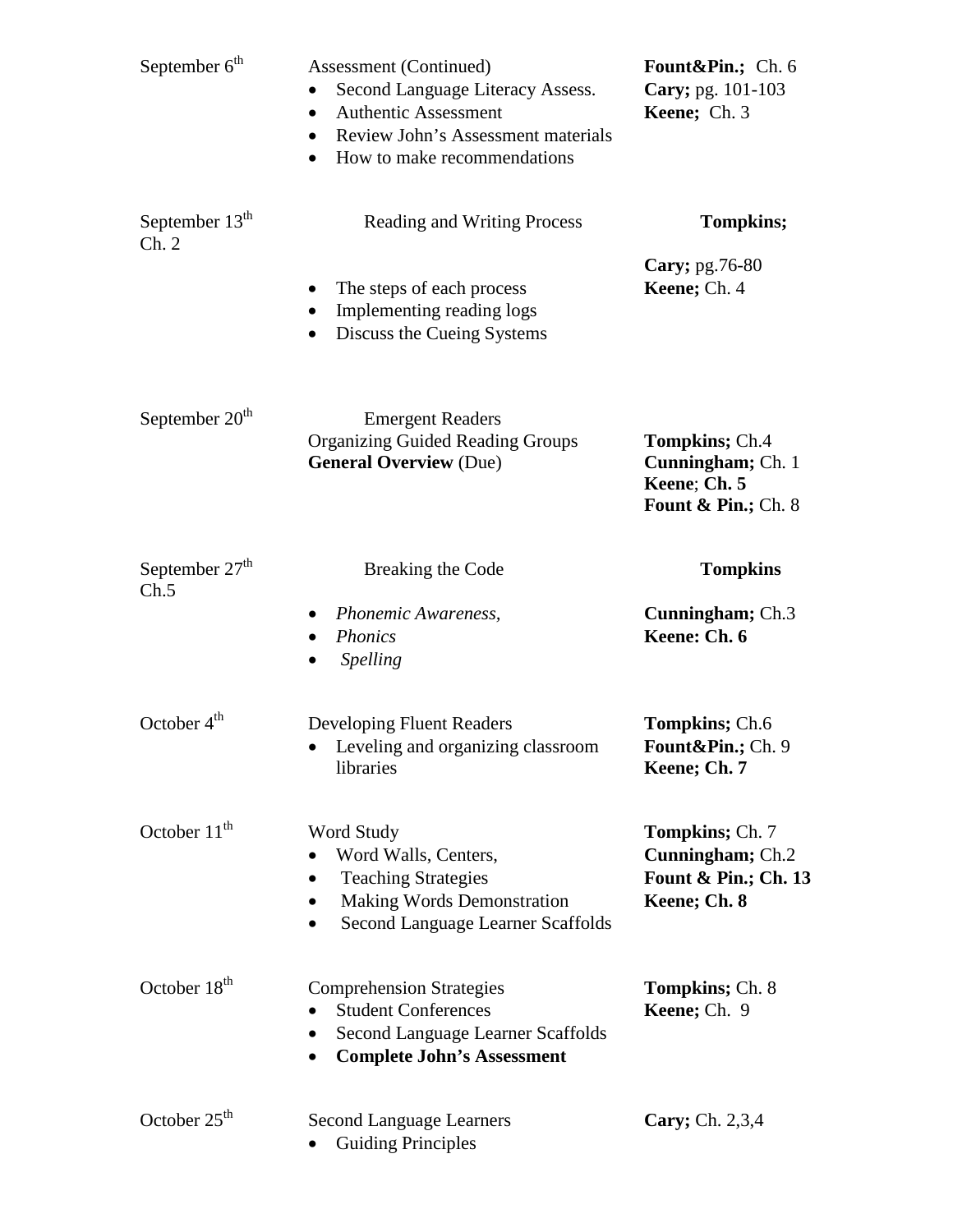|                          | <b>Instructional Support</b><br><b>SDAIE</b> strategies<br>(Specially designed academic instruction in English)                                                                      |                                                   |  |
|--------------------------|--------------------------------------------------------------------------------------------------------------------------------------------------------------------------------------|---------------------------------------------------|--|
| November $1st$           | Reader's Workshop<br>Read A-Loud<br>$\bullet$<br><b>Independent Reading/Student Conferences</b><br>$\bullet$                                                                         | <b>Tompkins</b> ; Ch. 12<br>Fount. & Pin; $Ch. 3$ |  |
| November 8 <sup>th</sup> | Writer's Workshop<br><b>Journal Writing</b><br>Rough cop of student's strengths and<br>$\bullet$<br><b>Weaknesses</b> (due)                                                          | <b>Tompkins</b> ; Ch. 12<br>(Second Half)         |  |
| November $15th$          | <b>Structure of Text</b><br>Organization of three broad types<br>(Stories, expository, poetry)<br>Story maps<br>$\bullet$<br><b>Rough copy of recommendations</b> (due)<br>$\bullet$ | <b>Tompkins</b> ; Ch. 9<br>Keene; Ch 10           |  |
| November $29th$          | <b>Literature Circles</b><br>Key features<br>٠<br>Implementation<br>$\bullet$                                                                                                        | <b>Tompkins</b> ; Ch. 11                          |  |
| December $6th$           | <b>Focus Units</b><br><b>Across the Curriculum</b><br><b>Case Study is Due</b><br>$\bullet$                                                                                          | <b>Tompkins</b> ; Ch. 10                          |  |
| December $13th$          | Pulling it all Together<br>Notebooks are due<br>$\bullet$                                                                                                                            |                                                   |  |

The following CLAD competencies , as they pertain to reading and writing instruction as well as oral language development, are covered in this course:

Language Structure and First and Second language Development

- Sound Systems phonology
- Word information morphology, syntax
- Word meaning semantics
- Language in context
- Written discourse
- Oral discourse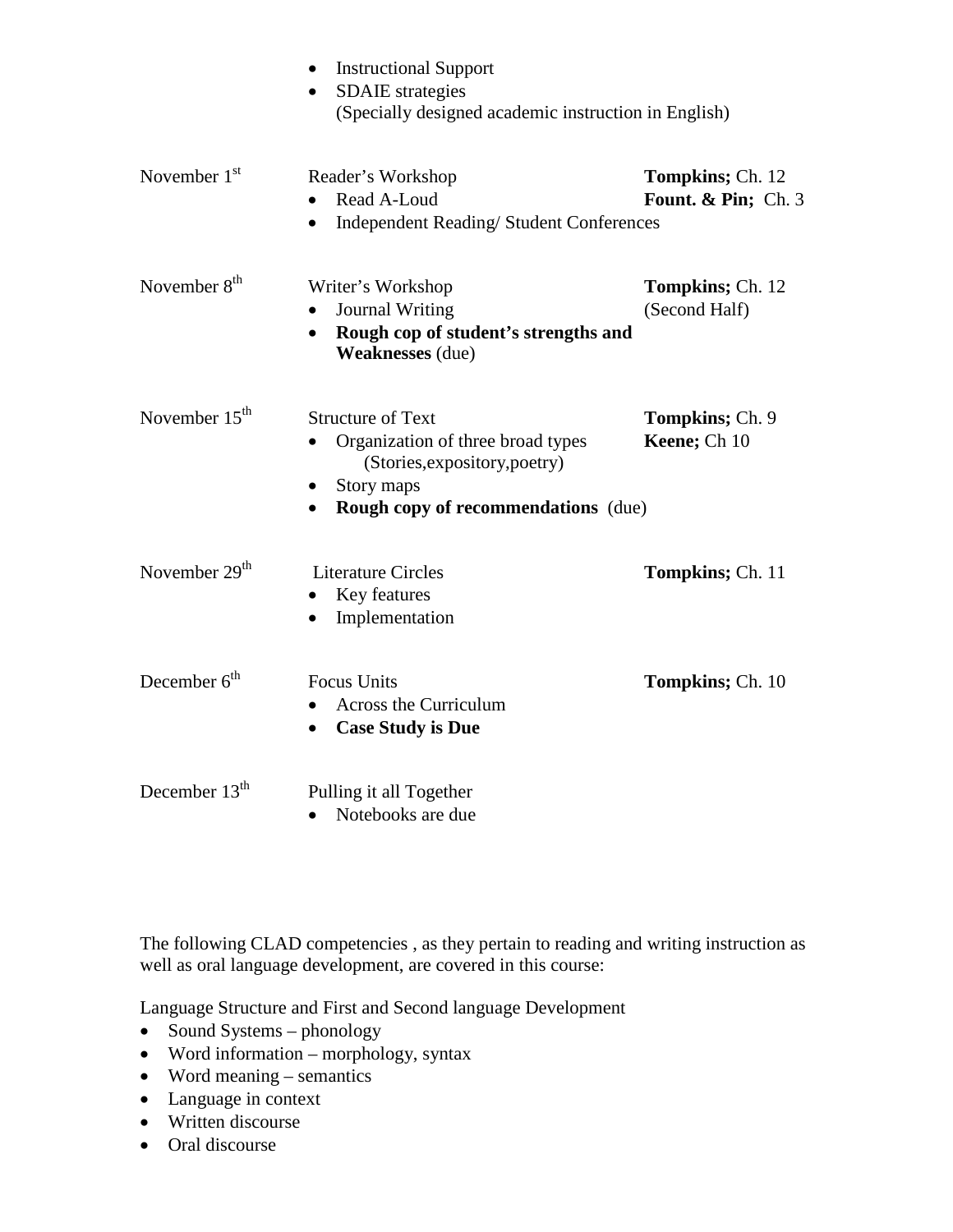## • Nonverbal communication

CALP as a part of reading in the context area

- Transfer of learning
- Context reduced/context embedded reading and writing instruction to promote meaning

Social and Political Factors

- Status of Language
- Value Systems
- Dialects and standard languages
- Acculturation patterns
- Language and environment

Pedagogical Factors

- Learning acquisition
- Comprehensible input
- Natural order
- Communicative competence

Relationships between teacher expectations for student achievement

- Empowerment models
- Deficit models

Parent and community participation

Organizational approaches

- Transition (early/late)
- Transition class

Instructional strategies

- Language management: use *f* L1; use of L2
- Classroom organization: Flexible grouping, cooperative learning
- Teacher vs. student centered instruction
- Team Teaching

Teacher delivery for ELD and content instruction

- Comprehensible input
- Language Modification
- Vocabulary
- Speed
- Use of media,, manipulatives, modifications
- Clarification checks
- Appropriate questioning strategies (wait time, framing of questions, how students are selected to respond)
- Treatment of errors
- Treatment of grammar
- **CALLA** (introduction)

Listening and speaking

- Clarification checks
- Pacing
- Alternative vocabulary
- Making speech intelligible

Writing

• Writing process

Orthography (Spelling)

Reading: pre-reading, initial reading instruction, phonics, analytic methods